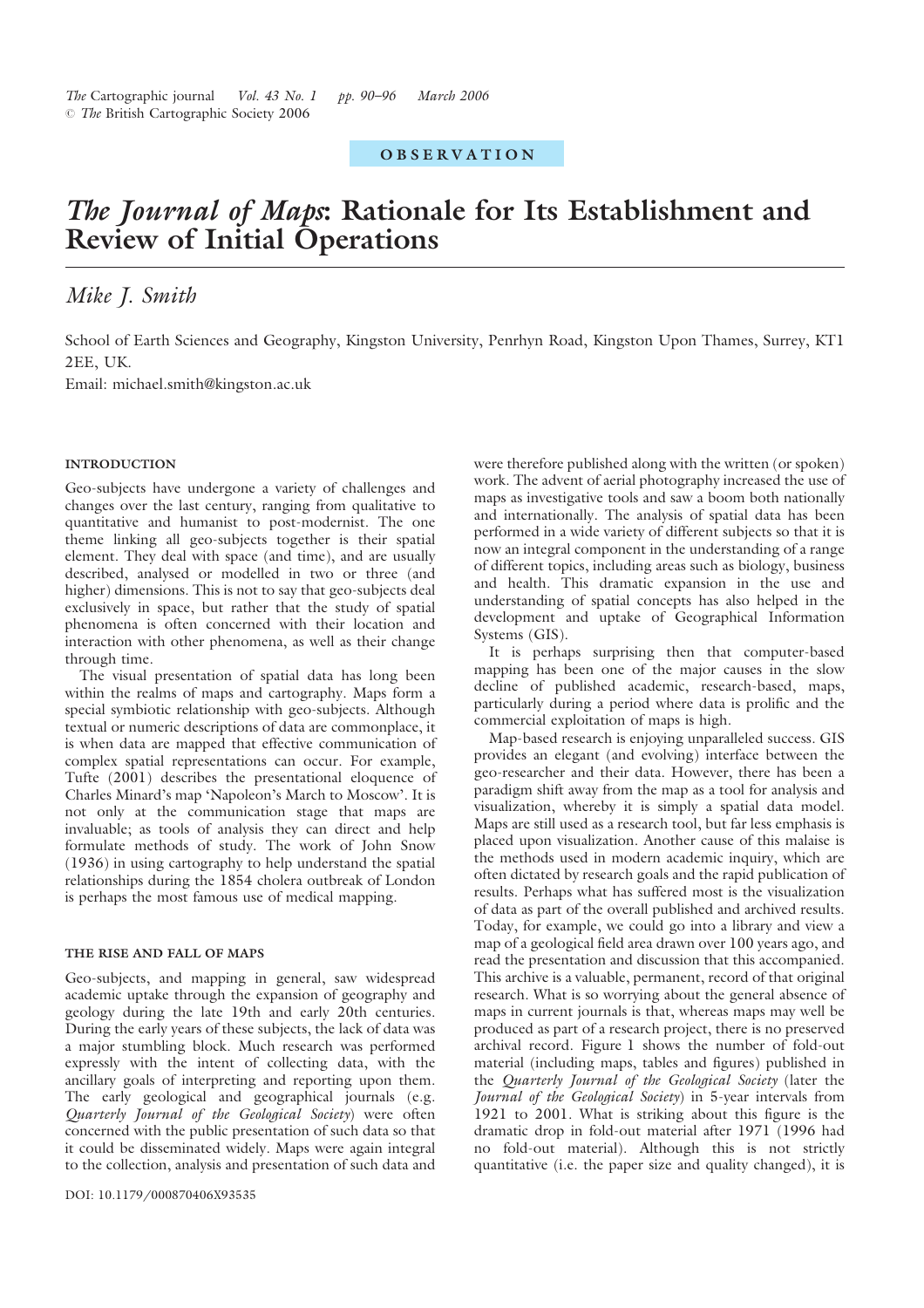

Figure 1. Frequency of fold-out material published per year (5year intervals) for the Quarterly Journal of the Geological Society

indicative of the general trend in publishing oversize material.

Academic journals increasingly face falling subscriptions and rising costs. The publication and presentation of results from original research drives much of the current journal process. If there is a squeeze in the costs of production, article length, oversize format pages and colour are the elements that are invariably cut. Unfortunately, maps often fulfil the criteria of large format size and colour so that, if they do not fit on the standard printed page, they will be refused. Whereas the geological literature of the early 19th century often saw maps as the primary result from an article, with discussion as a secondary purpose, the reverse is frequently true today. The publication of a map is often not seen as a legitimate research goal in its own right. Maps are sadly an expensive addition to a published article.

## DEVELOPMENT OF THE JOURNAL OF MAPS

#### Initial Establishment

The Journal of Maps (JoM) emerged out of the desire of myself and colleagues at the Kingston Centre for GIS (KCGIS) to publish bespoke maps. As an applied research group we collect (and map) spatial data for a variety of geographic disciplines. However, the publication of such material is difficult; a cursory survey of geography-related journals showed that map publication was uncommon and usually incurred high page costs. As a result, there is no easy, cost-effective method for publication of refereed, research-based maps.

JoM was established to redress the imbalance in map publication; the high page costs of printed maps is unavoidable and, therefore, JoM is only viable as an e-journal. This constraint presented the opportunity for us to 'self-publish', thereby by-passing the whole commercial publication process. It was at this stage that we decided JoM should be openaccess, with a nominal author fee to cover running costs. From the outset, JoM was envisaged as a charity, dedicated to map publication, with secondary aims concerned with the distribution and archival of material published.

#### Administrative Development

Although staff at KCGIS have been involved in reviewing manuscripts, editing special issues and editing journals, we have had little experience in establishing a new title. In other words, at the outset we weren't sure of all the details that needed addressing when establishing a new journal title. If we were going to commercially print our material then a publisher would provide the publishing support necessary for establishing a new title. Indeed, the innovative open-access publishing house BioMed Central (BioMed Central, 2004) enables independent research groups to set up their own open-access journals within the BioMed Central electronic publishing system.

Our decision to develop as an independent journal, with charitable status, meant that all tasks associated with journal establishment, incorporating administrative processes and procedures, had to be completed by ourselves. The main strategic goals of JoM were formalized in October 2003, shortly followed by the development of key operational features.

#### Website Development

By choosing to publish electronically, it quickly became clear that Internet delivery of our material was the most cost-effective method for distribution, which meant the need for a website. We saw this as an opportunity for the journal to innovate; Internet delivery meant we could also provide Internet submission and, extending this further, Internet peer-review. As a journal with few staff and a small budget, automation of many administrative functions would allow significant savings in time for day-to-day running.

Careful consideration was given to the implementation of a peer-review process, prior to the development of the web site. Given the multi-disciplinary nature of the journal, it was clear that reviewers from a wide variety of disciplines would be needed. We considered the development of a database of expert reviewers, from many disciplines, a complex and unnecessary task. Instead, we opted to follow the method used by BioMed Central (BioMed Central, 2004), where the author lists two potential referees (that they have not co-authored with and are not at the same institution). These can be used by the editor or replaced with alternate referees. In addition, we established an editorial board, with members recruited from a variety of strongly geographical disciplines, to act as internal referees. An open peer-review system operates; referees do not remain anonymous to the author or the other referees. Not only should authors and referees be accountable for their opinions, but peer review should be used as a process for the author to improve their work and the referee to learn from the experience.

With the procedures for journal distribution, article submission and peer review in place, the development of the web site began. Initial work focused on the 'customer management' front-end, visible to all visitors. This is used to take care of user-registration, map submission and document serving. Subsequent development targeted the 'peer-review' back-end that is used by editorial staff. The back-end automates key processes of peer-review and presents subsequent results to the 'user' (e.g. referee, author) through the web site. The integrated front and back-ends maintain editorial interaction, whilst increasing efficiency. It should be stressed that the system is not fully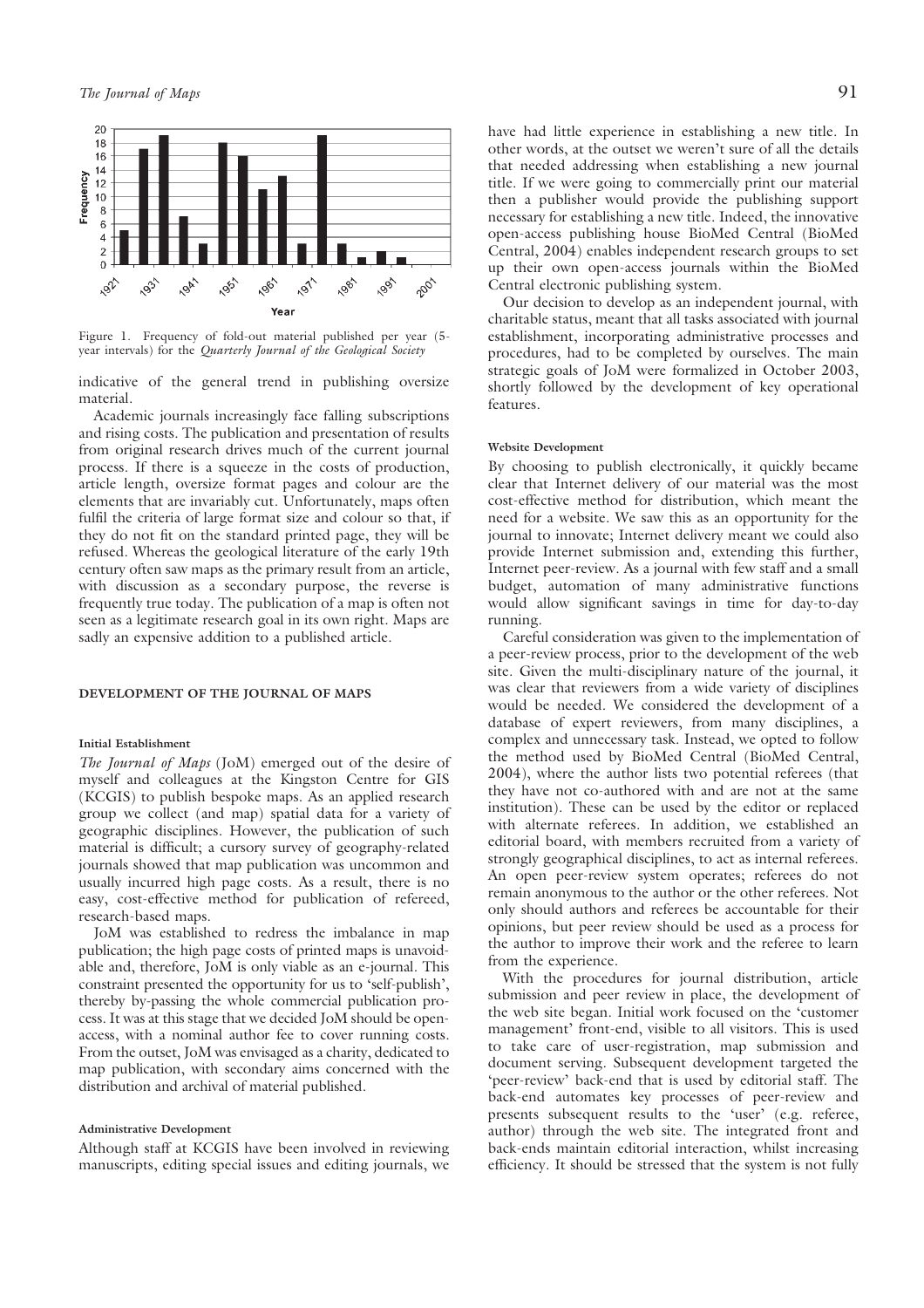automated; the editor is required to step in at various administrative stages and has full control over the review of individual papers from the selection of referees through to final publication. A fully testable 'front-end' was ready in March 2004, with the full system live by May 2004.

Electronic file formats was a key issue integral to the development of the website. Although maps are the target material, authors may or may not be cartographers. Additionally, we wanted the submission process to be straightforward and flexible. Our pragmatic implementation required articles to be submitted as Microsoft Word DOC or RTF file formats, with embedded graphics; although embedded graphics are of lower quality than separate TIFF or EPS files, it considerably simplifies file processing and peer-review. If needed, better quality graphics can be requested during typesetting. Authors can produce the maps themselves in a variety of different software packages and, therefore, Adobe Acrobat® PDF was considered the only file format that could provide high quality, cross-platform, capabilities. It has the additional benefits in that simple post-processing can be performed on the PDF files and, as a print-based format, paper-based reproduction can be easily achieved. Maps and articles would subsequently be distributed as PDF files.

### Other Developments

In addition to the main elements outlined above, the development of the journal required a variety of more mundane aspects to be completed. As it turned out some of these were quite significant. The journal needed to be established as a charity and have a governing document, charitable objects and trustees. In order to become a registered charity in the United Kingdom, proof of assets are required and this involved setting up a bank account, as well as a merchant account to take payment of submission fees. Operation of the web site involved purchasing commercial web space and registering with the Data Protection Agency (a formal requirement in the United Kingdom for an entity holding personal data). This all forms the unfortunate 'chattel' that comes with the freedom of being able to self-publish.

# Journal Focus

The Journal of Maps is focused upon the publication of individually produced, bespoke maps, often illustrating the results of primary research, which is an area we believe is currently neglected. For a journal to develop successfully, it needs a core market, which is not over-served by other journals. As outlined above, we believe map publication is in decline and, therefore, JoM is in a market with few competitors. Two main criteria outline our publication ethos:

- publication of bespoke, quality, maps
- focus on map publication and not research articles

It goes without saying that a journal dedicated to map publication can only accept maps that are bespoke (i.e. original and not published elsewhere) and of good quality. This second, subjective criteria is central to our multidisciplinary focus. We want to publish maps from all disciplines of all types; they can be thematic, topographic, computer drafted or hand-drawn. However the assessment of 'good quality' led us to the realization that we not only needed a Map Editor, but also cartographic referees. They form an additional layer of peer-review.

We also realized that JoM was not an appropriate place for discipline-specific research articles; these are better published in traditional subject-based journals. JoM is ideal for the publication of maps that can be referred to from a research article. As a result, we recommend articles are 1000–2000 words in length and present no data analysis or interpretation, but simply report the methods used to create the map and the context for the work.

#### FIRST ISSUE

With the launch of JoM in May 2004, the remainder of the year was spent reviewing material in preparation for the first issue. Other than minor teething troubles, web site operation, article review and type-setting (LaTeX is used for all article typesetting) was surprisingly straightforward and led to our first issue in January 2005. This is a good time of year to launch as it coincides (almost globally!) with the university inter-semester break and so interest in the journal was spread throughout the month, allowing us to ascertain demands upon our web server. In summary, during the first month we had over 600 registered users on the site, with 1Gb of data downloaded on the day of launch. Typical daily loads on our web server were 100– 300Mb. This is very encouraging and shows considerable interest in map publication.

In the spirit of the international and inter-disciplinary ethos of JoM, the first issue has a wide variety of material from many disciplines. They are truly indicative of the broad scope of JoM and the value of mapping to a wide array of disciplines. The issue has different map types and sizes (ranging from A4 to larger than A0!), from international authors, in a variety of different fields. They incorporate disparate data sets and use a mixture of alternate software to produce their final output. The presentation of spatial data remains the single unifying theme, yet produces an amazing range of material. Whilst the fate of British Grand Prix and Jaguar F1 team hung in the balance during 2004, the significance of motor racing has never been more important to Northamptonshire (UK). Field (2005) depicts the location of race circuits and related motorsport industries in Northamptonshire, UK (size: A4, covering 5800 km<sup>2</sup>), stressing the significance of location and industrial clustering. This thematic map could not contrast more strongly than with the topographic map of Ventura et al. (2005) (Figure 2), who present geomorphological mapping (size: A0) of the Somma–Vesuvius volcanic complex in Italy (covering 340 km2 ). This work is based upon digital elevation models and brings together a variety of quantitative analyses to produce this interpreted map. Continuing the geological theme, a traditional structural geology map is presented by Chew (2005) (Figure 3). Extensive geological field mapping forms the basis of this map of the structural geology of Achill Beg, western Ireland (part of the Fair Head Clew Bay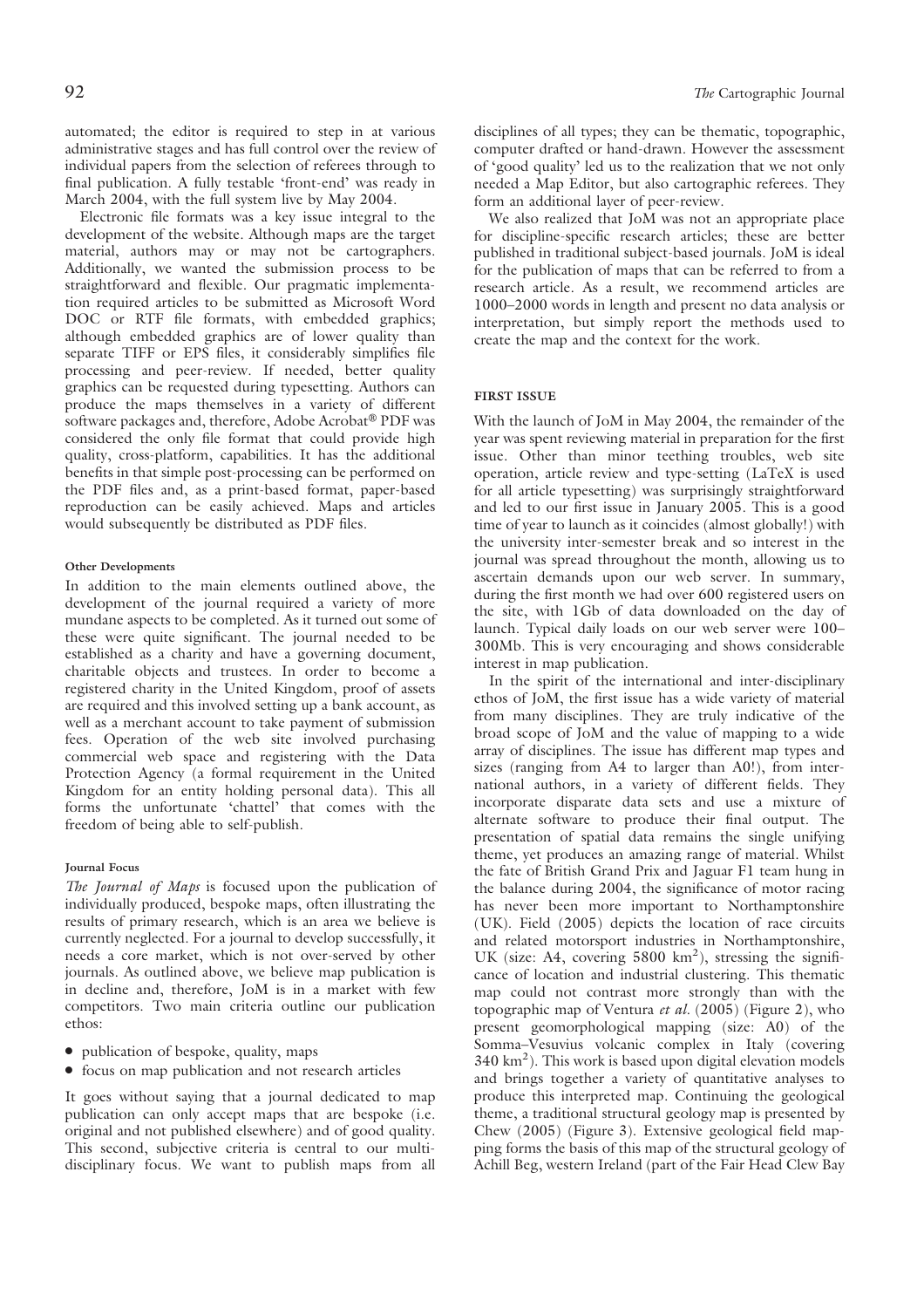

Figure 2. Extract from 'Geomorphological map of the Somma–Vesuvius volcanic complex (Italy)' (Ventura et al., 2005; © Journal of Maps, reproduced with permission)



Figure 3. Extract from '1:2,500 Geological Map of South Achill Island and Achill Beg, Western Ireland' (Chew, 2005; @ Journal of Maps, reproduced with permission)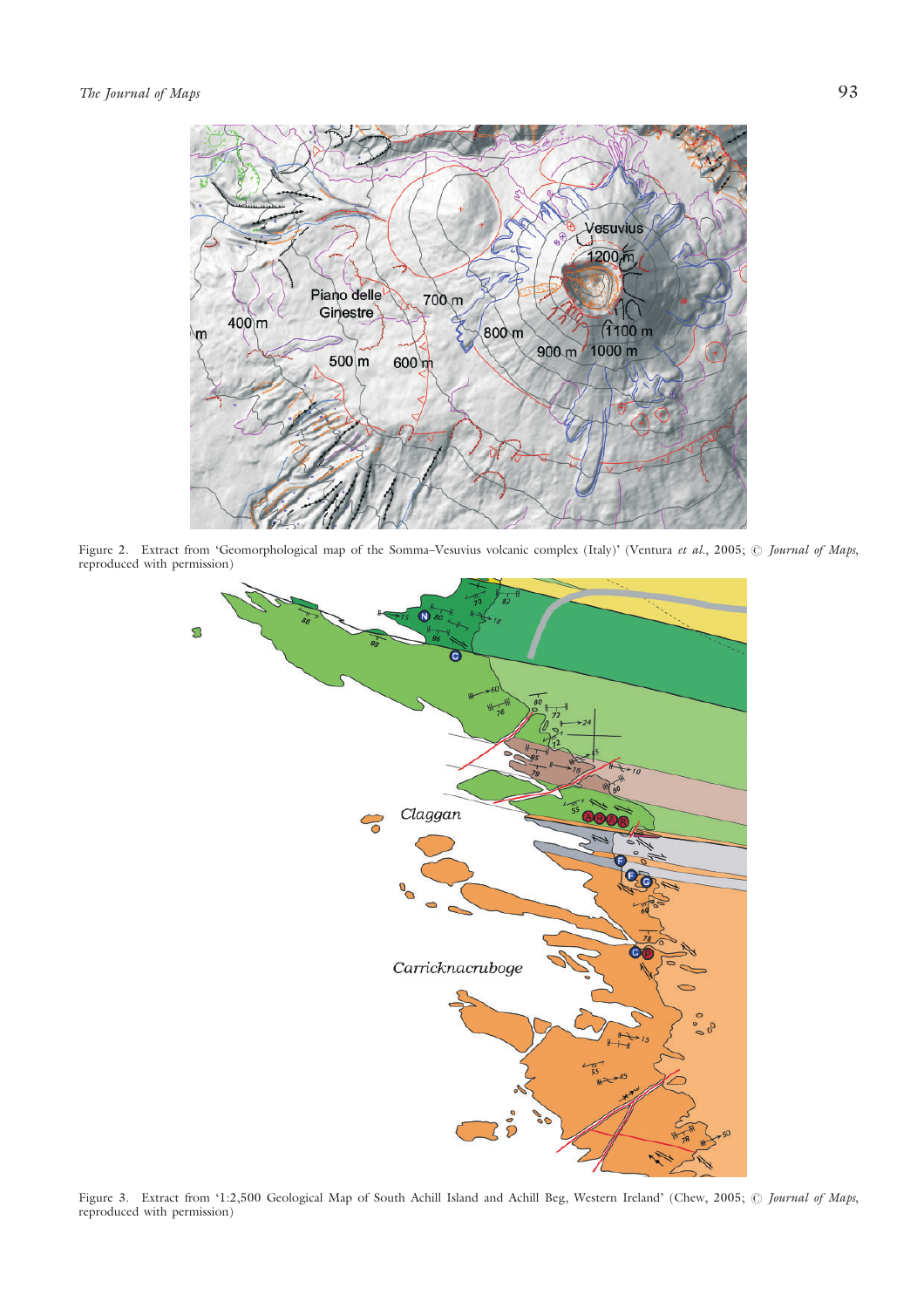

Figure 4. Extract from 'Map of the glacial geomorphology of north-central Québec-Labrador, Canada' (Jansson, 2005; @ Journal of Maps: reproduced with permission)

line). At  $1.82 \times 2.57$  m (covering  $13.75$  km<sup>2</sup>) it is a huge map, yet all detail is presented at 12pt type!! This clearly demonstrates the power and flexibility of electronic publication; there are no edges to data stored electronically and this benefit can be passed on to the reader. Like Chew, Carrivick and Twigg (2005) use data from field mapping in their geomorphological map (size: A3) of Jökulhlaup influenced terrain in Iceland (covering  $1000 \text{ km}^2$ ). This is supplemented with a photogrammetrically produced digital elevation model using GPS-based ground control collected during field work. Jansson (2005) has also produced a detailed glacial geomorphological map (Figure 4). However, this is of north-central Québec-Labrador, Canada (size: A2), covering a much larger area than Carrivick and Twigg  $(180,000 \text{ km}^2)$  and is based upon stereo air photo interpretation.

As a result of the publication of this first issue, we realize that not everyone will have Internet access or will want to view maps electronically. All maps and articles are published in PDF format, and so can be printed on any printer; JoM is currently in negotiations with a large format, ink-jet based, Internet printing company to provide a mail order service. A user would simply have to pay for a map online; the print company would locate the requisite map, print and post it. We are also considering distribution via a CD–based version of the journal. It is also worth noting that the British Library now has a mandate to archive electronic material and we are in the process of lodging all material with them for archival.

#### SPECIAL ISSUE

The Journal of Maps presented a poster session at a conference on 'Glacial Sedimentary Processes and Products', hosted by the University of Wales, Aberystwyth (22–27 August 2005). Of the 10 maps that comprised the session, six have been published in the second issue of JoM. All are related to the conference theme, namely glacial geology and geomorphology, and are indicative of the extensive amount of mapping that is currently active within the discipline.

Hottestrand et al. (2006) present a map of the glacial geomorphology of the Kola Peninsula, Russia (size: A1), covering an area of over 200,000 km2 and incorporating more than 20,000 individual landforms. On a smaller scale, Stokes et al.  $(2006; \text{ size: A3}; 300 \text{ km}^2)$  and Dunlop and Clarke (2006; size: A1;  $3,600 \text{ km}^2$ ) both present maps of the distribution of ribbed moraine in arctic Canada. The final three maps are all the product of both detailed field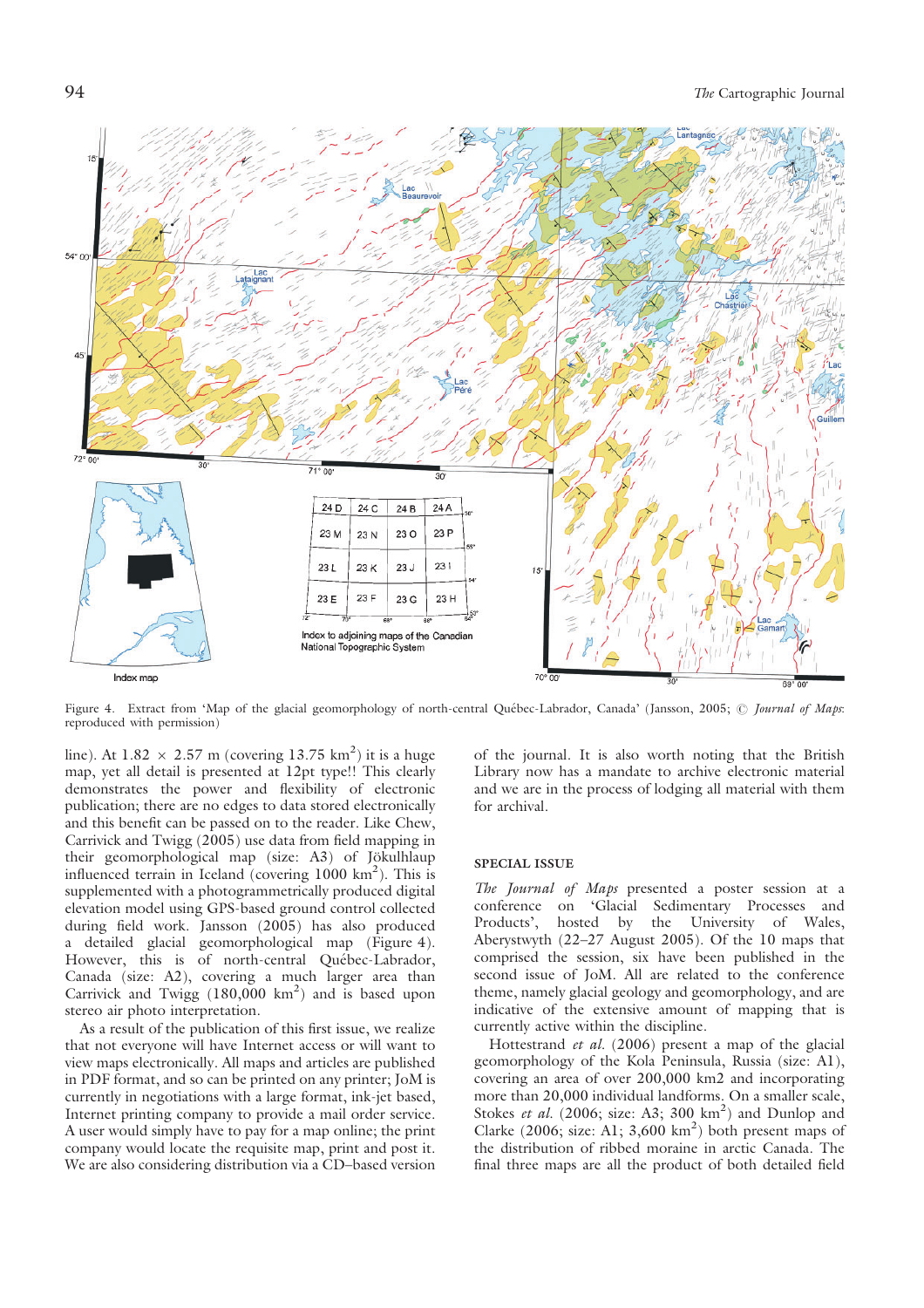mapping and aerial photo interpretation. Lukas and Lukas  $(2006; \text{ size: AZ}; 1000 \text{ km}^2)$  depict an area of recessional hummocky moraine in NW Scotland, whilst Evans et al. (Size: A0; 100  $\text{km}^2$ ) detail the surface geology and geomorphology of Pórisjökull, west-central Iceland. The most detailed field mapping is provided by Mitchell and Riley (2006; size: A0;  $650 \text{ km}^2$ ) who present output from work first performed in the 1970s and 1980s.

# COPYRIGHT CONSIDERATIONS

Perhaps the single most important issue facing map publication is that of copyright. The production of maps will commonly incorporate data from third parties and it is correct that the data producer retains full ownership of the original product. However, considerations of restrictions in base data reproduction, derived data sets and the role of national mapping agencies are proving stumbling blocks to academic map publication. The review process for JoM has highlighted some of these issues.

A map submitted to JoM by Lloyd and Greatbatch, which was reviewed and accepted for publication, could not be published due to current copyright restrictions. It depicts the results of a multi-criteria evaluation for the location of the fictional Blandings estate contained within P. G. Wodehouse novels and is based upon Ordnance Survey (OS) data. This case unfortunately highlights all three of the problems mentioned above; comments discussed in more detail below are not intended to single-out the OS, but rather highlight our experiences to date.

First, the OS is the national mapping agency of the UK and, up to 1999, was a government-funded department; since that time it has been operating as a Trading Fund (Ordnance Survey, 2005). This change of status means the agency receives no funding from central government, having to meet its costs through sales of its products (principally licensing data). Since 1999 considerable value has been added to the base data set inherited, in addition to its maintenance. Perhaps the single largest factor that separates the OS from some other national mapping agencies (e.g. United States Geological Survey) is the notion that public money has 'paid for' data collection and it should therefore be made freely available.

This leads on to the second issue of data reproduction. The higher education community has negotiated a licensing arrangement for a large quantity of OS digital data products (distributed through EDINA; http://www.edina.ac.uk), allowing extensive data access in return for a relatively small annual license fee. Data access is good for the academic community as it widens participation in digital mapping. However, it is also good for the OS as it makes their products the de facto standard, whilst driving research in to the use of their products. Whilst the license is relative generous with respect to the use of data in teaching, presentations and internal reports, it is less favourable with respect to academic publication (in particular electronic publication). Smith (2005) outlined restrictions placed upon the publication of OS data, with a particular focus on Internet facing, electronic, distribution. At A3, the Lloyd

and Greatbatch map was not overly large, yet the OS restrictions impose a maximum printed size of approximately A5. This may be satisfactory for small illustrative samples published within a traditional A4 paper-based journal; however, most maps are at least A4 in size. As a result any maps based upon OS data are effectively unpublishable by JoM. In fact, the issue is more complex as the OS also base their restrictions upon the type of mapping being reproduced and the ground area it covers. If it is detailed base mapping (e.g. Landline®), then a smaller ground area is reproducible. So the A5 maximum size is actually a best-case scenario and might have to be considerably smaller.

This problem is actually worse than it appears, and leads to the third and final issue—that of derived data. The licensing of data illustrated above extends to data derived from the original licensed data set and is understandable for two reasons. First it may be possible to 'reverse-engineer' a derived data set back to the original digital product and, therefore, allow a third party to gain access to it. Secondly, a derived data set may be extensively based upon the original mapping and, therefore, be used to bypass any licensing arrangements.

Perhaps one of the key issues here is whether any commercial gain would be achieved from the derived data set. If mapping data is to benefit the society it serves then surely personal and academic benefit can be gained without commercial exploitation. Although it could be argued that the 'Trading Fund' status of the OS is not the most beneficial funding model for national gain from mapping products, there is no reason why this model cannot be extended to support those not commercially using their products. The end result is that the same publication restrictions apply to derived data as to the original data (i.e. maximum size A5), regardless as to the degree of derivation.

This latter point deserves further discussion as derived data sets can cover a variety of different areas. It is perhaps helpful to categorize derived data sets as either quantitative or qualitative. Quantitative data sets use the original mapping and can apply some kind of mathematical operation to quantitatively derive a second data set. A good example would be the generation of a relief shaded topographic image from a digital elevation model or the creation of a buffer zone around a river. These can be compared with qualitative data sets, where considerable subjective assessment is applied by the cartographer in generating a data set. This could be the identification of fault lines on aerial photography and subsequent digitization. The latter data set has considerable 'added value' and, although it is based upon the original mapping, only a small percentage of the informational content is used and then added to by the operator. Recognition of the source data is paramount, but extension of the licensing agreement to the new data set is not appropriate. The issue of derived data sets is becoming more important and the GRADE Project (JISC, 2005a), part of JISC's digital repositories programme (JISC, 2005b), is currently exploring these issues. As part of GRADE, Smith (2005) has provided examples in the use of geospatial data and reported upon copyright issues related to this.